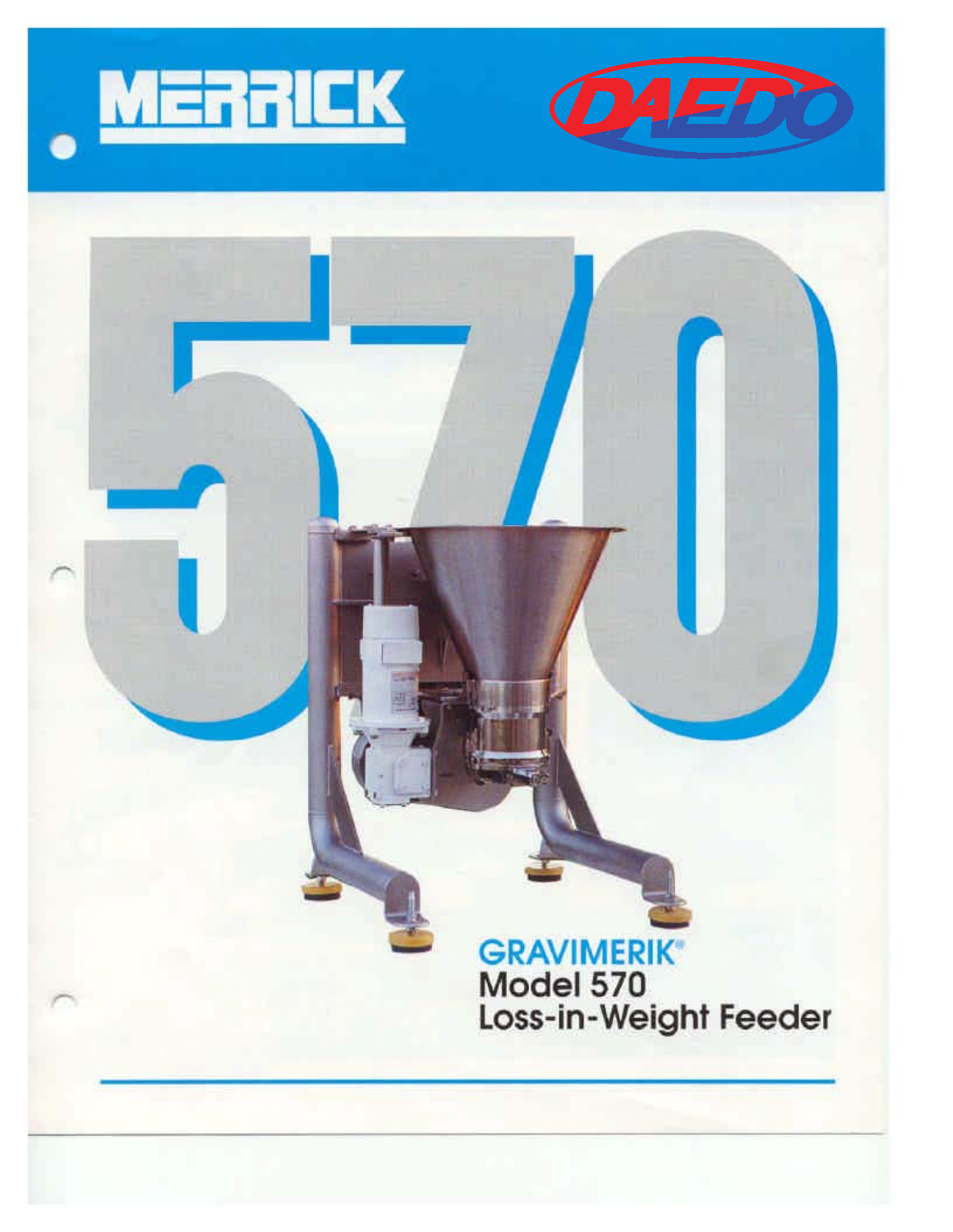### **THE GRAVIMERIK® MODEL 570** THE NEXT GENERATION OF LOSS-IN-WEIGHT FEEDERS

Sanitary Design to Eliminate Contaminant Build-Up

- Stainless Steel Washdown Construction for Quick Cleaning
- Open Design for Easy Access to All Components
- Single, Hermetically-Sealed Stainless Steel Load Cell for Accuracy and Reliability



#### **COG BELT DRIVE**

Eliminates the need for periodic lubrication and maintenance. Toothed belt is reinforced with two<br>stainless steel cables for strength<br>and long life.



**QUICK RELEASE CLAMPS** Quick release clamps allow<br>modules to be removed and<br>installed without the use of tools.

#### **INTERCHANGEABLE DISCHARGE DEVICES**

Twin Screw, Single Screw and Vibratory<br>Discharge Modules are available and designed to be interchangeable for maximum flexibility.

Note: Standard floor mount frame shown. Optional hanging frame style is available.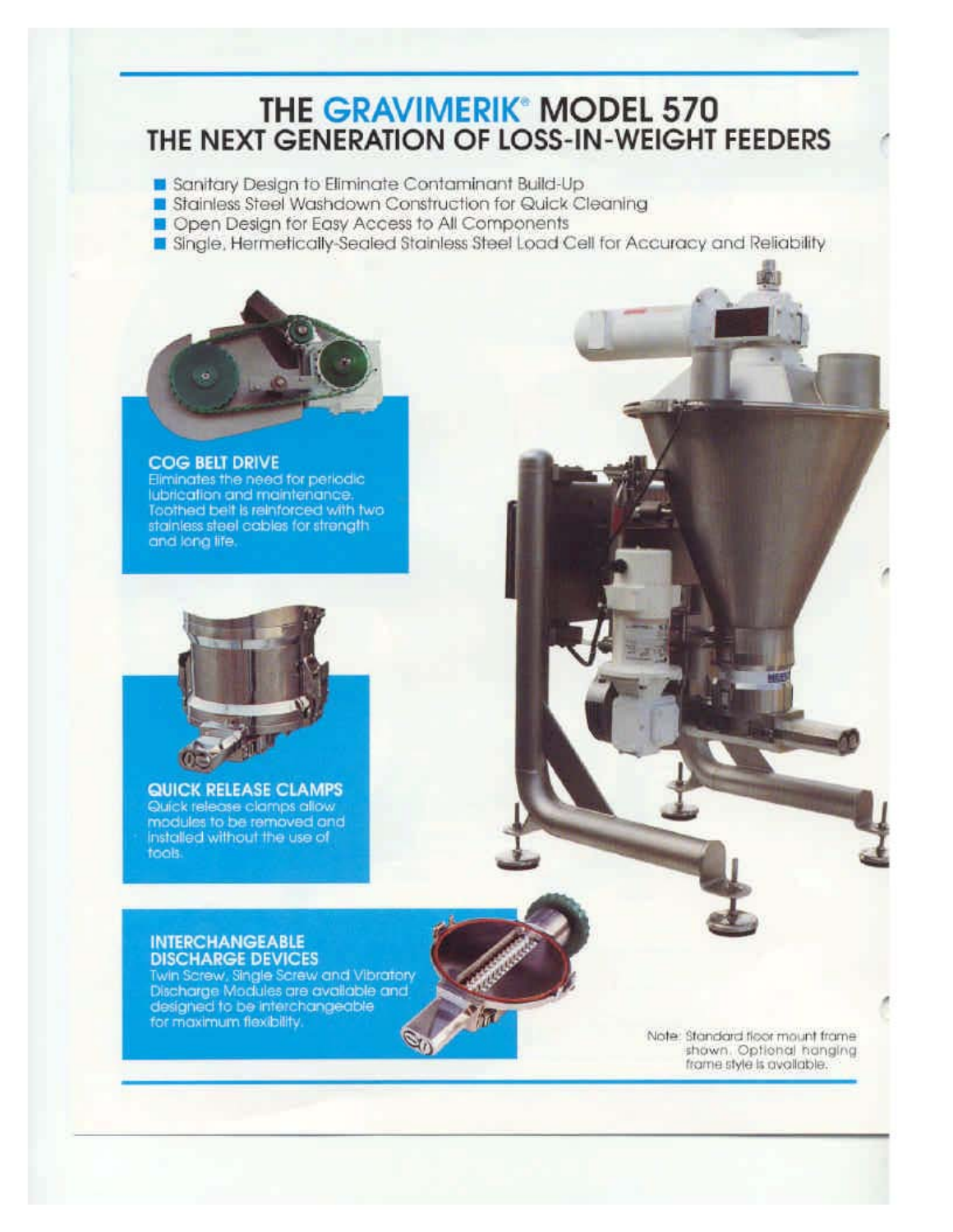# "NO TOOLS" MODULAR CONSTRUCTION<br>THE SOLUTION TO CHANGING PROCESS REQUIREMENTS

If your process requirements change, so can your feeder. All components in the path of material flow can be removed and replaced without the use of tools.

Installation, inspection, cleaning, and maintenance are all made simpler by the use of hand clamps for removal and replacement of the feeder components.